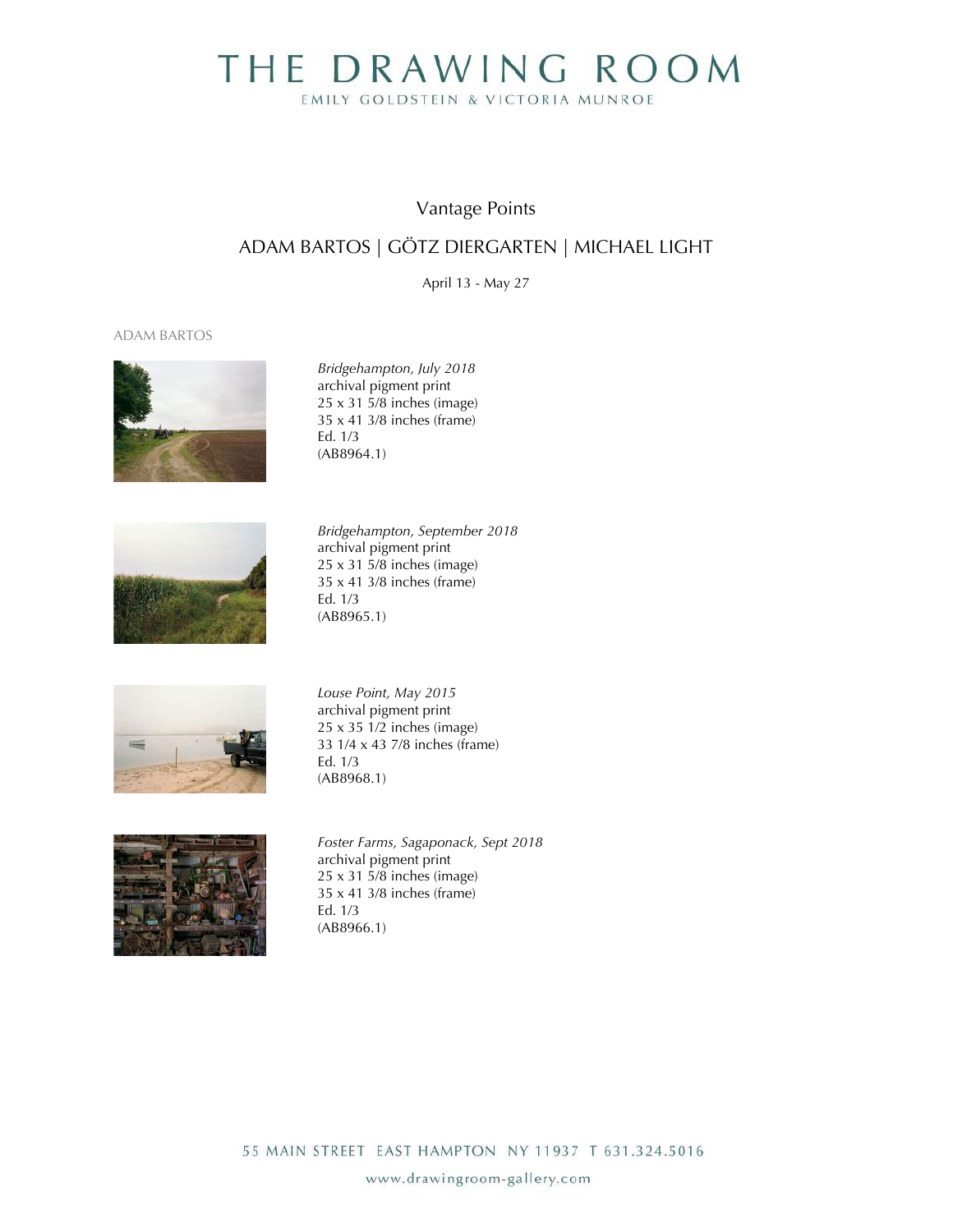### GÖTZ DIERGARTEN



*o.T. (Isle of Thanet II, no. 1)*, 2006 typology of 3 photographs, C-print 9 1/2 x 12 inches (sheet) 16 3/8 x 20 inches (frame) Ed. 2/3 signed, titled, editioned & dated verso (GD8961.2)



*o.T. (Isle of Thanet II, no. 2)*, 2006 C-print 9 1/2 x 12 inches (sheet) 16 3/8 x 20 inches (frame) Ed. 2/3 signed, titled, editioned & dated verso (GD8963.2)



*o.T. (Isle of Thanet II, no. 3)*, 2006 C-print 9 1/2 x 12 inches (sheet) 16 3/8 x 20 inches (frame) Ed. 2/3 signed, titled, editioned & dated verso (GD8962.2)



*o.T. (Isle of Thanet I:Broadstairs-Western Esplanade)*, 2006 typology of 6 photographs, C-print 9 1/2 x 12 inches (sheet) 16 3/8 x 20 inches (frame) Ed. 2/3 signed, titled, editioned & dated verso (GD8955.2)



*o.T. (Isle of Thanet I: Cliftonville-Palm Bay)*, 2006 C-print 9 1/2 x 12 inches (sheet) 16 3/8 x 20 inches (frame) Ed. 2/3 signed, titled, editioned & dated verso (GD8957.2)



*o.T. (Isle of Thanet I: Ramsgate)*, 2006 C-print 9 1/2 x 12 inches (sheet) 16 3/8 x 20 inches (frame) Ed. 2/3 signed, titled, editioned & dated verso (GD8960.2)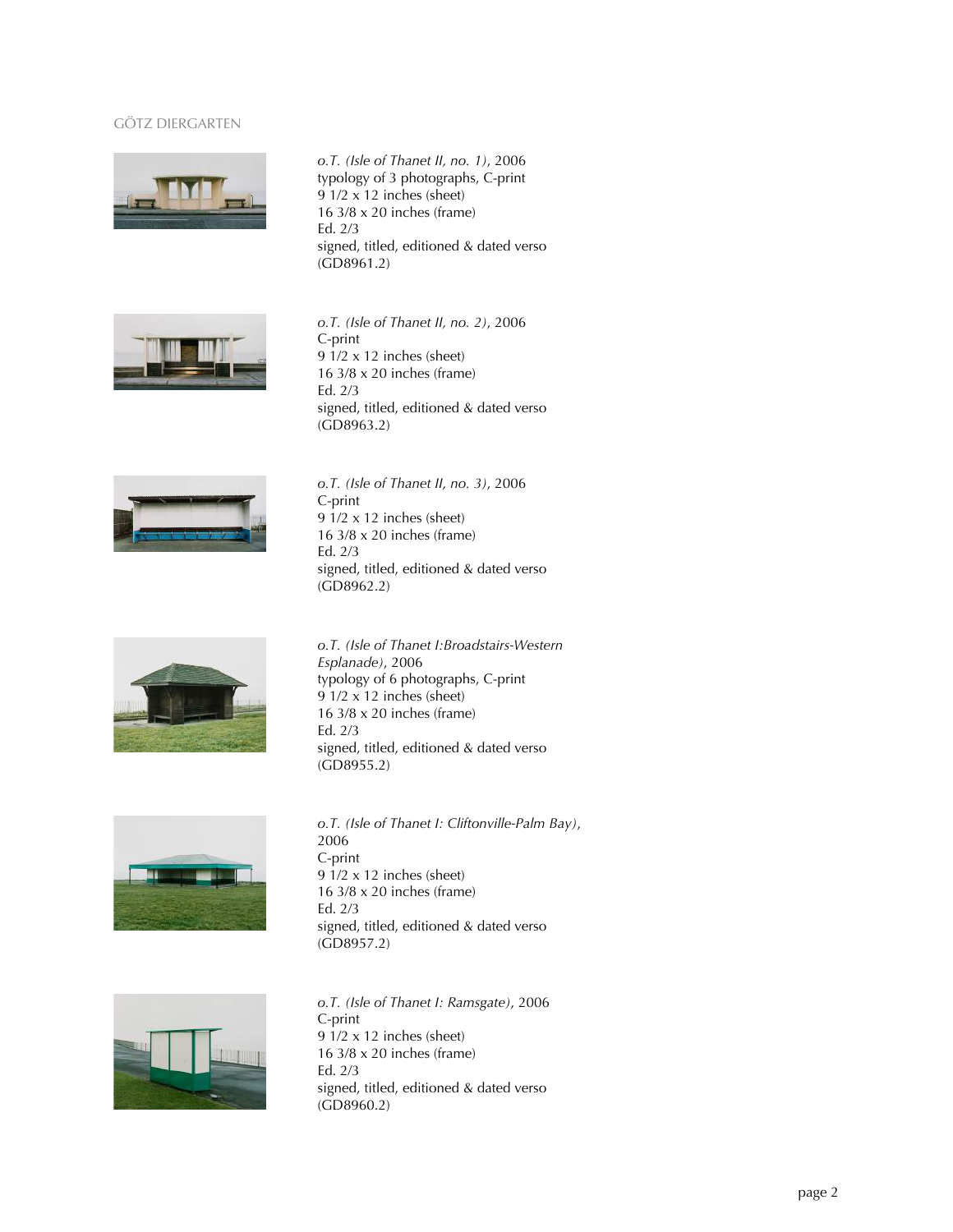

*o.T. (Isle of Thanet I: Broadstairs-Eastern Esplanade)*, 2006 C-print 9 1/2 x 12 inches (sheet) 16 3/8 x 20 inches (frame) Ed. 2/3 signed, titled, editioned & dated verso (GD8956.2)



*o.T. (Isle of Thanet I: Ramsgate-Victoria Parade)*, 2006 C-print 9 1/2 x 12 inches (sheet) 16 3/8 x 20 inches (frame) Ed. 2/3 signed, titled, editioned & dated verso (GD8959.2)



*o.T. (Isle of Thanet I: Kingsgate-Botany Bay)*, 2006 C-print 9 1/2 x 12 inches (sheet) 16 3/8 x 20 inches (frame) Ed. 2/3 signed, titled, editioned & dated verso (GD8958.2)

### MICHAEL LIGHT



*Looking South Across Gardiner's Island*, 2016 archival pigment print 38 5/8 x 48 5/8 inches (image) 45 1/16 x 55 1/16 inches (frame) Ed. 1/5 (ML8950.1)



*Looking East to Montauk, Gardiner's Island*, 2016 archival pigment print 23 1/2 x 29 1/2 inches (image) 29 1/16 x 35 1/16 inches (frame) Ed. 1/5 (ML8954.1)